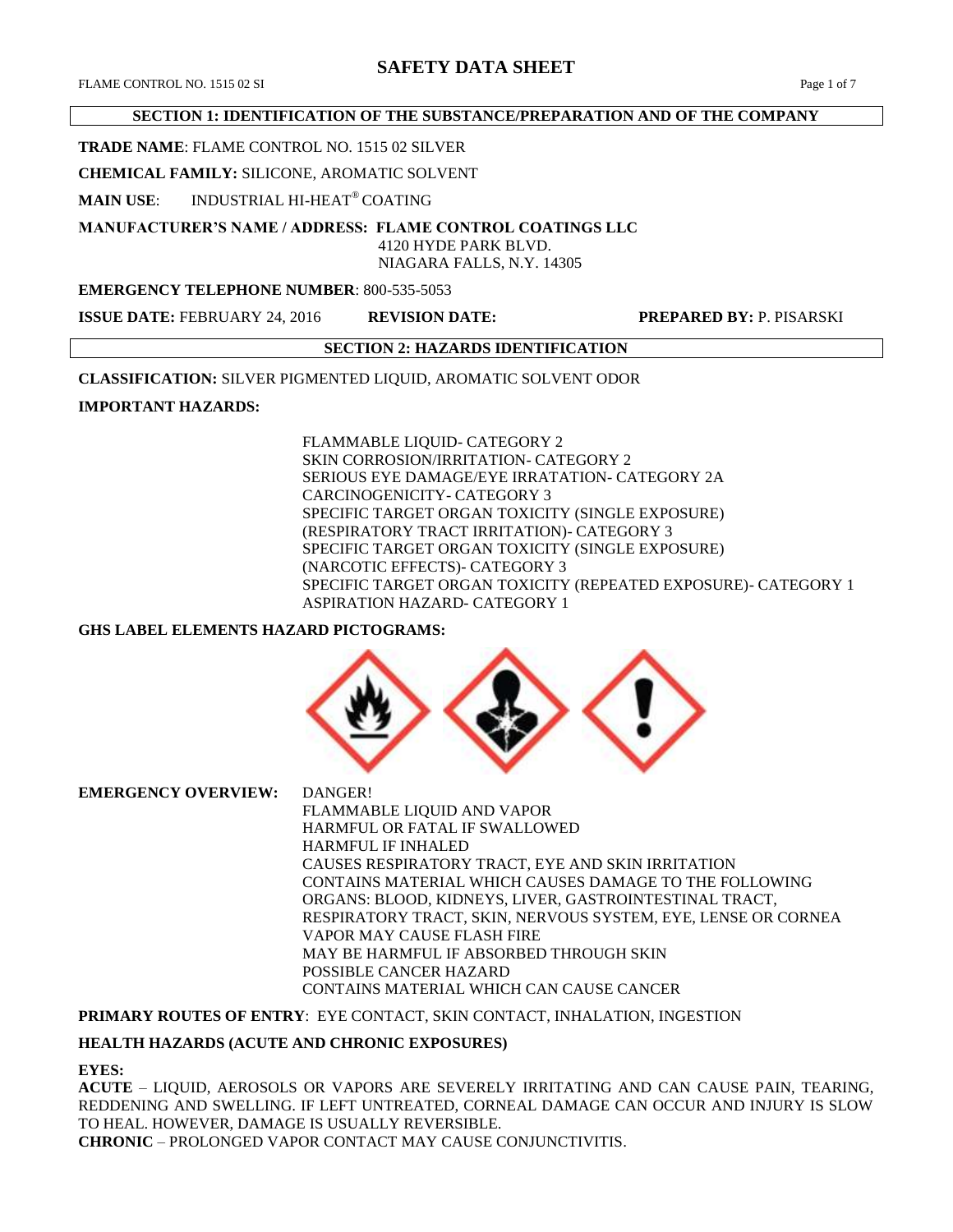### **SECTION 2: HAZARDS IDENTIFICATION (CON'T)**

## **SKIN CONTACT:**

**ACUTE** – REPEATED OR PROLONGED SKIN CONTACT CAN RESULT IN DRY, DEFATTED AND CRACKED SKIN CAUSING INCREASED SUSCEPTIBILITY TO INFECTION. IN ADDITION IRRITATION MAY DEVELOP INTO DERMATITUS. SOLVENTS CAN PENETRATE THE SKIN AND MAY CAUSE EFFECTS SIMILAR TO THOSE IDENTIFIED UNDER ACUTE INHALATION SYMPTOMS.

**CHRONIC** – MAY CAUSE EFFECTS SIMILAR TO THOSE IDENTIFIED UNDER CHRONIC INHALATION EFFECTS.

#### **SKIN ABSORPTION:**

**ACUTE** – ND **CHRONIC** – ND

#### **INHALATION:**

**ACUTE** – SOLVENT VAPORS ARE IRRITATING TO THE EYES, NOSE, AND THROAT. SYMPTOMS OF IRRITATION MAY INCLUDE RED, ITCHY EYES, DRYNESS OF THE THROATAND A FEELING OF TIGHTNESS IN THE CHEST. OTHER POSSIBLE SYMPTOMS OF OVEREXPOSURE INCLUDE: HEADACHE, DIZZINESS, NAUSEA, NARCOSIS FATIGUE AND LOSS OF APPETITE.

**CHRONIC** – CHRONIC EXPOSURE TO ORGANIC SOLVENTS HAS BEEN ASSOCIATED WITH VARIOUS NEUROTOXIC EFFECTS INCLUDING PERMANENT BRAIN AND NERVOUS SYSTEM DAMAGE. SYMPTOMS INCLUDE LOSS OF MEMORY, LOSS OF INTELLECTUAL ABILITY AND LOSS OF COORDINATION. TOLUENE HAS BEEN DEMONSTRATED TO BE EMBRYOFETOTOXIC AND TERATOGENIC IN LABORATORY ANIMALS. PROLONGED OR REPEATED OVEREXPOSURE TO TOLUENE CAN CAUSE IRRITATION TO THE RESPIRATORY TRACT, ENLARGED LIVER, KIDNEY EFFECTS AND CARDIAC SENSITIZATION.

#### **INGESTION:**

**ACUTE** – CAN RESULT IN IRRITATION OF THE DIGESTIVE TRACT. SYMPTOMS CAN INCLUDE SORE THROAT ABDOMINAL PAIN NAUSEA, VOMITING AND DIARRHEA. VOMITING MAY CAUSE ASPIRATION OF SOLVENT RESULTING IN CHEMICAL PNEUMONITIS

**CHRONIC** – ND

**CONDITIONS AGGRAVATED BY EXPOSURE**: SKIN DISORDERS AND ALLERGIES

#### **SECTION 3: COMPOSITION/INFORMATION ON INGREDIENTS**

#### **SUBSTANCE/MIXTURE:** MIXTURE

**OTHER MEANS OF IDENTIFICATION:** NOT AVAILABLE

| <b>HAZARDOUS INGREDIENTS</b>      | Wt. %    | <b>CAS Number</b> |
|-----------------------------------|----------|-------------------|
| <b>TOLUENE</b>                    | $10-30$  | 000108-88-3       |
| <b>CERAMIC FRITS</b>              | $7 - 15$ | 065997-18-4       |
| <b>ALUMINUM FLAKE</b>             | $7 - 15$ | $007429 - 90 - 5$ |
| TERT-BUTYL ACETATE                | $7 - 15$ | 000540-88-5       |
| <b>MICA</b>                       | $5-10$   | $012001 - 26 - 2$ |
| STODDARD SOLVENT                  | $1 - 5$  | $008052 - 41 - 3$ |
| <b>TALC</b>                       | $1 - 5$  | 014807-96-6       |
| <b>PARACHLOROBENZOTRIFLOURIDE</b> | $1 - 5$  | $000098 - 56 - 6$ |
| FLUX CALCINED DIATOMACEOUS EARTH* | $1 - 5$  | 068855-54-9       |
| * CRYSTOBALITE                    |          | 014464-46-1       |
| * QUARTZ                          |          | 014808-60-7       |

This product may contain up to 72.5% crystalline silica

## **SECTION 4: FIRST AID MEASURES**

**GENERAL**: REMOVE PERSON FROM AFFECTED AREA AND MAKE COMFORTABLE. TREAT SYMPTOMATICALLY.

**EYES**: FLUSH WITH WATER FOR 15 MINUTES. GET MEDICAL ATTENTION.

**EYES**: FLUSH WITH WATER FOR 15 MINUTES. GET MEDICAL ATTENTION.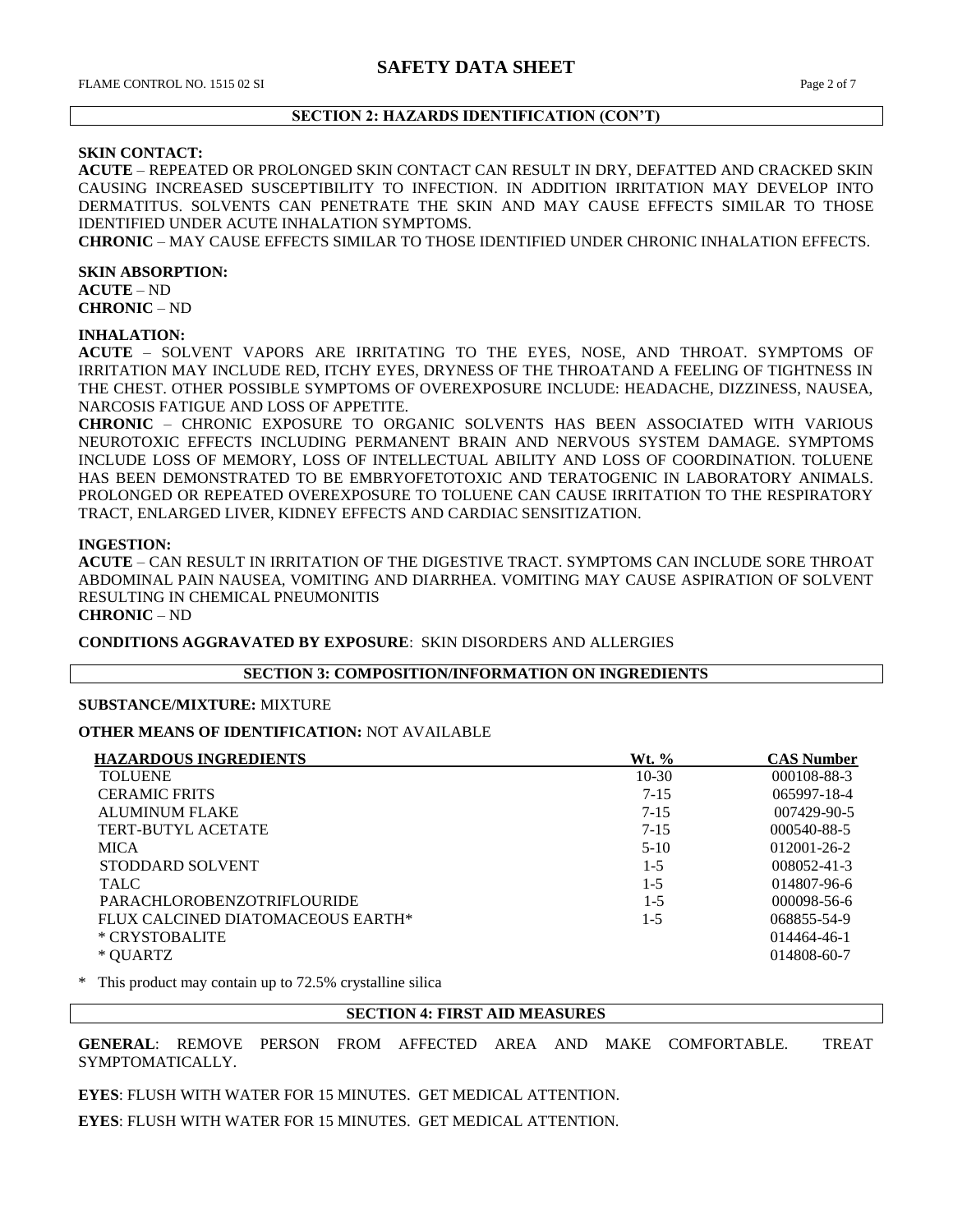## **SECTION 4: FIRST AID MEASURES (CON'T)**

**SKIN**: REMOVE PRODUCT AND FLUSH AFFECTED AREA WITH WATER FOR 15 MINUTES. IF IRRITATION PERSISTS, SEEK MEDICAL ATTENTION.

**INHALATION**: MOVE TO FRESH AIR. GIVE ASSISTED RESPIRATION IF BREATHING HAS STOPPED OR IS LABORED (CALL A PHYSICIAN).

**INGESTION**: GIVE 3 – 4 GLASSES OF WATER OR MILK IF PERSON CONSCIOUS. **DO NOT INDUCE VOMITING!** OBTAIN MEDICAL CARE AND TREATMENT.

**NOTES TO PHYSICIAN:** ACUTE MASSIVE EXPOSURE TO TOLUENE CAN CAUSE TRANSIENT HEMATURIA AND ALBUMINURIA. CARDIAC ARRHYTHMIAS CAN OCCUR AFTER MASSIVE INHALATION.

# **SECTION 5: FIRE FIGHTING MEASURES**

**EXTINGUISHNG MEDIA**: IGNITION MAY GIVE RISE TO A CLASS B FIRE. IN CASE OF FIRE USE: WATER FOG, CARBON DIOXIDE, DRY CHEMICAL, OR ALCOHOL FOAM.

**SPECIFIC HAZARDS ARISING FROM CHEMICAL:** FLAMABLE LIQUID AND VAPOR. IN A FIRE OR IF HEATED A PRESSURE INCREASE WILL OCCUR AND THE CONTAINER MAY BURST, WITH THE RISK OF A SUBSEQUENT EXPLOSION. VAPOR IS HEAVIER THAN AIR AND WILL SPREAD ACROSS THE GROUND.

**HAZARDOUS DECOMPOSITION PRODUCTS: CO, CO<sub>2</sub>** 

**HAZARDOUS POLYMERIZATION (REACTIVITY**): WILL NOT OCCUR.

**SPECIAL FIRE FIGHTING PROCEDURES**: WEAR SELF-CONTAINED BREATHING APPARATUS AND PROTECTIVE CLOTHING. WATER SPRAY IS USEFUL IN COOLING FIRE-EXPOSED VESSELS AND IN DISPERSING VAPORS.

**UNUSUAL FIRE AND EXPLOSIVE HAZARDS**: MAY GENERATE TOXIC OR IRRITATING COMBUSTION PRODUCTS. SUDDEN REACTION AND FIRE MAY RESULT IF PRODUCT IS MIXED WITH AN OXIDIZING AGENT. SOLVENT VAPORS MAY BE HEAVIER THAN AIR. UNDER CONDITIONS OF STAGNANT AIR, VAPORS MAY BUILD UP AND TRAVEL ALONG THE GROUND TO AN IGNITION SOURCE.

## **SECTION 6: ACCIDENTAL RELEASE MEASURES**

**STEPS TO BE TAKEN IN CASE MATERIAL IS RELEASED OR SPILLED:** SHUT OFF SOURCES OF IGNITION. COVER SPILLS WITH ABSORBENT. PLACE IN METAL CONTAINERS FOR RECOVERY OR DISPOSAL. PREVENT ENTRY INTO SEWERS, STORM DRAINS, AND WATERWAYS.

## **SECTION 7: HANDLING AND STORAGE**

**GENERAL**: STORE IN COOL, WELL VENTILATED AREAS. KEEP AWAY FROM HEAT AND OPEN FLAMES. AVOID PROLONGED INHALATION OF HEATED VAPORS OR MISTS. AVOID PROLONGED SKIN CONTACT. USE NON-SPARKING TOOLS AND GROUNDING CABLES WHEN TRANSFERRING. CONTAINERS MAY BE HAZARDOUS WHEN EMPTY.

**STORAGE**: AVOID TEMPERATURE EXTREMES. STORE AWAY FROM EXCESSIVE HEAT, FROM SOURCES OF IGNITION AND FROM REACTIVE MATERIALS. MATERIAL CAN BURN; LIMIT INDOOR STORAGE TO AREAS EQUIPPED WITH AUTOMATIC SPRINKLERS. STORE OUT OF DIRECT SUNLIGHT IN A COOL PLACE. KEEP CONTAINERS TIGHTLY CLOSED. GROUND ALL METAL CONTAINERS DURING STORAGE AND HANDLING.

## **SECTION 8: EXPOSURE CONTROL/PERSONAL PROTECTION**

| <b>EXPOSURE LIMITS (ppm)</b> |                        |                                      |              |  |  |
|------------------------------|------------------------|--------------------------------------|--------------|--|--|
| <b>INGREDIENTS (CAS)</b>     | <b>OSHA</b>            | ACGIH                                | <b>OTHER</b> |  |  |
|                              | TWA STEL               | TWA STEL                             |              |  |  |
| 000108-88-3                  | 100<br>150             | 100<br>150                           |              |  |  |
| 065997-18-4                  | $2.5 \text{mg/m}^3$ ND | $2.5$ mg/m <sup>3</sup><br><b>ND</b> | (SEE NOTE 1) |  |  |
| 007429-90-5                  | $10mg/m^3$ ND          | 10mg/m <sup>3</sup><br>ND            | (SEE NOTE 1) |  |  |
| 000540-88-5                  | 200<br>ND              | 200<br>ND                            |              |  |  |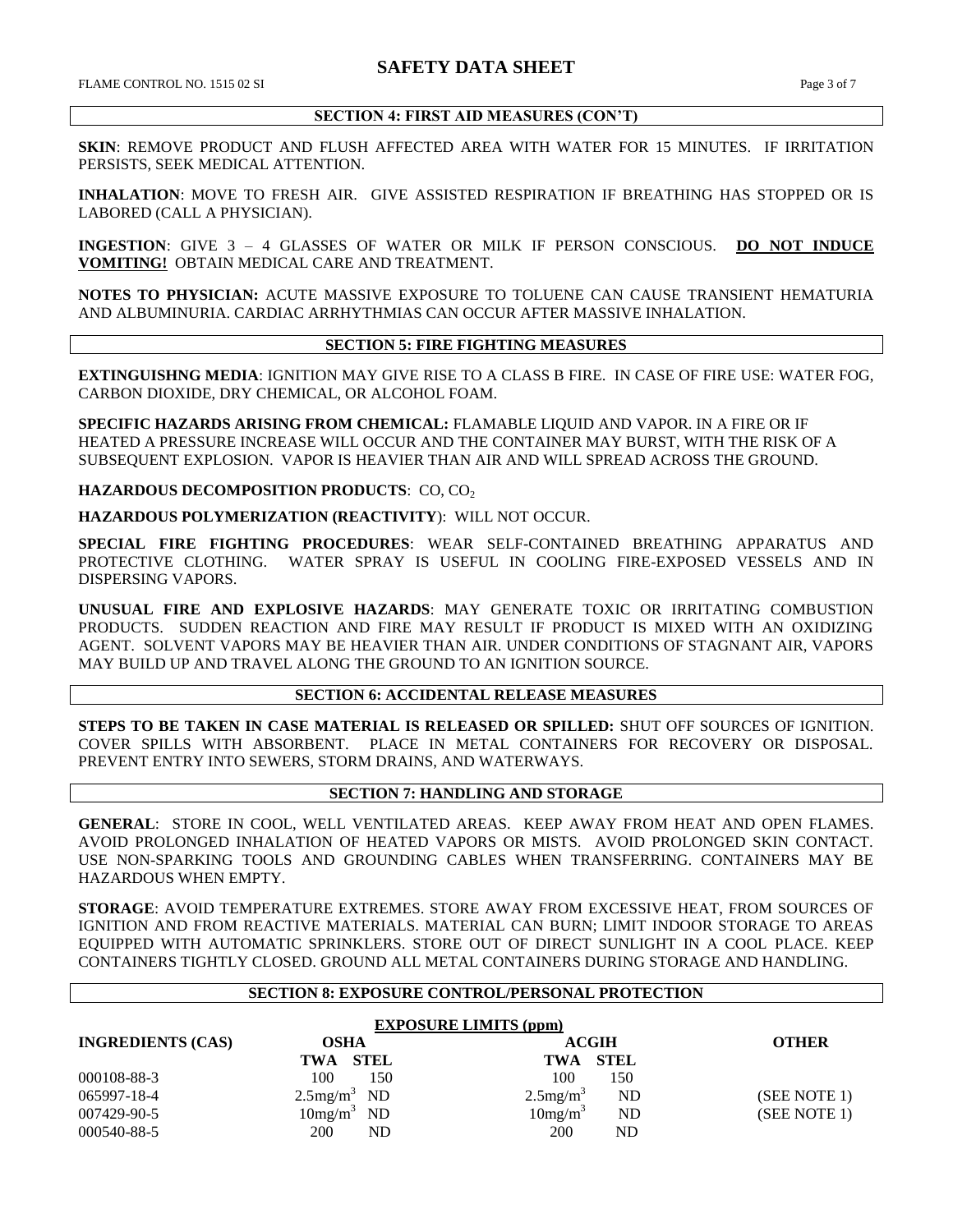#### **SECTION 8: EXPOSURE CONTROL/PERSONAL PROTECTION (CON'T)**

| <b>EXPOSURE LIMITS (ppm)</b> |                           |             |                           |                |              |  |
|------------------------------|---------------------------|-------------|---------------------------|----------------|--------------|--|
| <b>INGREDIENTS (CAS)</b>     | <b>OSHA</b>               |             |                           | <b>ACGIH</b>   | <b>OTHER</b> |  |
|                              | <b>TWA</b>                | <b>STEL</b> | <b>TWA</b>                | <b>STEL</b>    |              |  |
| 012001-26-2                  | $3mg/m^3$ ND              |             | 3mg/m <sup>3</sup>        | N <sub>D</sub> | (SEE NOTE 1) |  |
| 008052-41-3                  | 100                       | <b>NE</b>   | 100                       | <b>NE</b>      |              |  |
| 014807-96-6                  | 2mg/m <sup>3</sup>        | <b>ND</b>   | $5mg/m^3$                 | N <sub>D</sub> | (SEE NOTE 1) |  |
| 000098-56-6                  | <b>NE</b>                 | <b>NE</b>   | NE                        | <b>NE</b>      |              |  |
| 068855-54-9*                 | <b>NE</b>                 | <b>NE</b>   | <b>NE</b>                 | <b>NE</b>      |              |  |
| $*014464-46-1$               | $0.025$ mg/m <sup>3</sup> | ND          | $0.025$ mg/m <sup>3</sup> | <b>ND</b>      | (SEE NOTE 1) |  |
| $*014808-60-7$               | $0.025$ mg/m <sup>3</sup> | <b>ND</b>   | $0.025$ mg/m <sup>3</sup> | <b>ND</b>      | (SEE NOTE 1) |  |
| 068855-54-9*                 | NE                        | <b>NE</b>   | <b>NE</b>                 | <b>NE</b>      |              |  |
| $*014464-46-1$               | $0.025$ mg/m <sup>3</sup> | <b>ND</b>   | $0.025$ mg/m <sup>3</sup> | <b>ND</b>      | (SEE NOTE 1) |  |
| $*014808-60-7$               | $0.025$ mg/m <sup>3</sup> | ND          | $0.025$ mg/m <sup>3</sup> | <b>ND</b>      | (SEE NOTE 1) |  |

 **LEGEND**: (M) MAX. EXPOSURE LIMIT; (S) OCCUPATIONAL EXP. LIMIT; (R) SUPPLIERS REC. LIMIT, (+) PERCUTANEOUS RISK NOTE 1: VALUES MEANINGFUL ONLY WHEN HARDENED PRODUCT IS ABRADED, GROUND, ETC.

**ENGINEERING CONTROLS**: EXHAUST VENTILATION IS SUFFICIENT TO KEEP AIRBORNE CONCENTRATION OF THE SOLVENTS BELOW THEIR RESPECTIVE TLV'S. EXHAUST AIR MAY NEED TO BE CLEANED BY SCRUBBERS OR FILTERS TO REDUCE ENVIRONMENTAL CONTAMINATION.

**RESPIRATORY PROTECTION**: NONE REQUIRED IN ADEQUATELY VENTILATED AREAS. IF VAPOR CONCENTRATION EXCEEDS 20ppm FOR LONGER THAN 15 MINUTES, A NIOSH APPROVED RESPIRATOR FOR ORGANIC VAPORS IS RECOMMENDED.

**PROTECTIVE GLOVES**: NITRILE RUBBER.

**EYE PROTECTION**: SPLASH-PROOF GOGGLES OR CHEMICAL SAFETY GLASSES.

**OTHER PROTECTIVE EQUIPMENT**: LONG SLEEVED SHIRTS AND TROUSERS. EMERGENCY SHOWERS AND EYE WASH STATIONS SHOULD BE READILY ACCESSIBLE.

## **SECTION 9: PHYSICAL AND CHEMICAL PROPERTIES**

#### **APPEARANCE**

**PHYSICAL STATE:** LIQUID **FLAMMABLE LIMITS**: NOT AVAILABLE **COLOR: SILVER <b>LOWER EXPLOSION LIMIT**: 1.2% **ODOR: AROMATIC SOLVENT <b>UPPER EXPLOSION LIMIT**: 7.0% **pH**: NA **VAPOR PRESSURE**: 24 mm Hg (TOLUENE) **MELTING POINT**: ND **VAPOR DENSITY**: 3.1 (AIR = 1) **BOILING POINT**: 110.6°C (231.1°F) (TOLUENE) **SPECIFIC GRAVITY**: 1.2-1.3 **FLASHPOINT:** 4.4°C (40°F) TCC (TOLUENE) **SOLUBILITY IN WATER**: INSOLUBLE **EVAPORATION RATE**: >1 (BUTYL ACETATE = 1) **AUTO IGNITION TEMP**: 480°C (869°F) **COEFFICIENT OF WATER/OIL DISTRIBUTION**: ND **% SOLIDS BY WT**: 56%

**% VOLATILES BY VOLUME**: 62%

**SECTION 10: STABILITY AND REACTIVITY**

**STABILITY**: STABLE; HOWEVER MAY FORM PEROXIDES OF UNKNOWN STABILITY

**CONDITIONS TO AVOID**: NOT APPLICABLE (MATERIAL IS STABLE).

**INCOMPATIBILITY (MATERIAL TO AVOID):** OXIDIZING AGENTS (PERCHLORATES, NITRATES), STRONG ACIDS, HYPOCHLORITES, AND PEROXIDES SHOULD NOT BE COMBINED WITH PHOSPHOROUS CONTAINING MATERIALS BECAUSE HIGHLY TOXIC FUMES CAN BE EMITTED IN A FIRE SITUATION.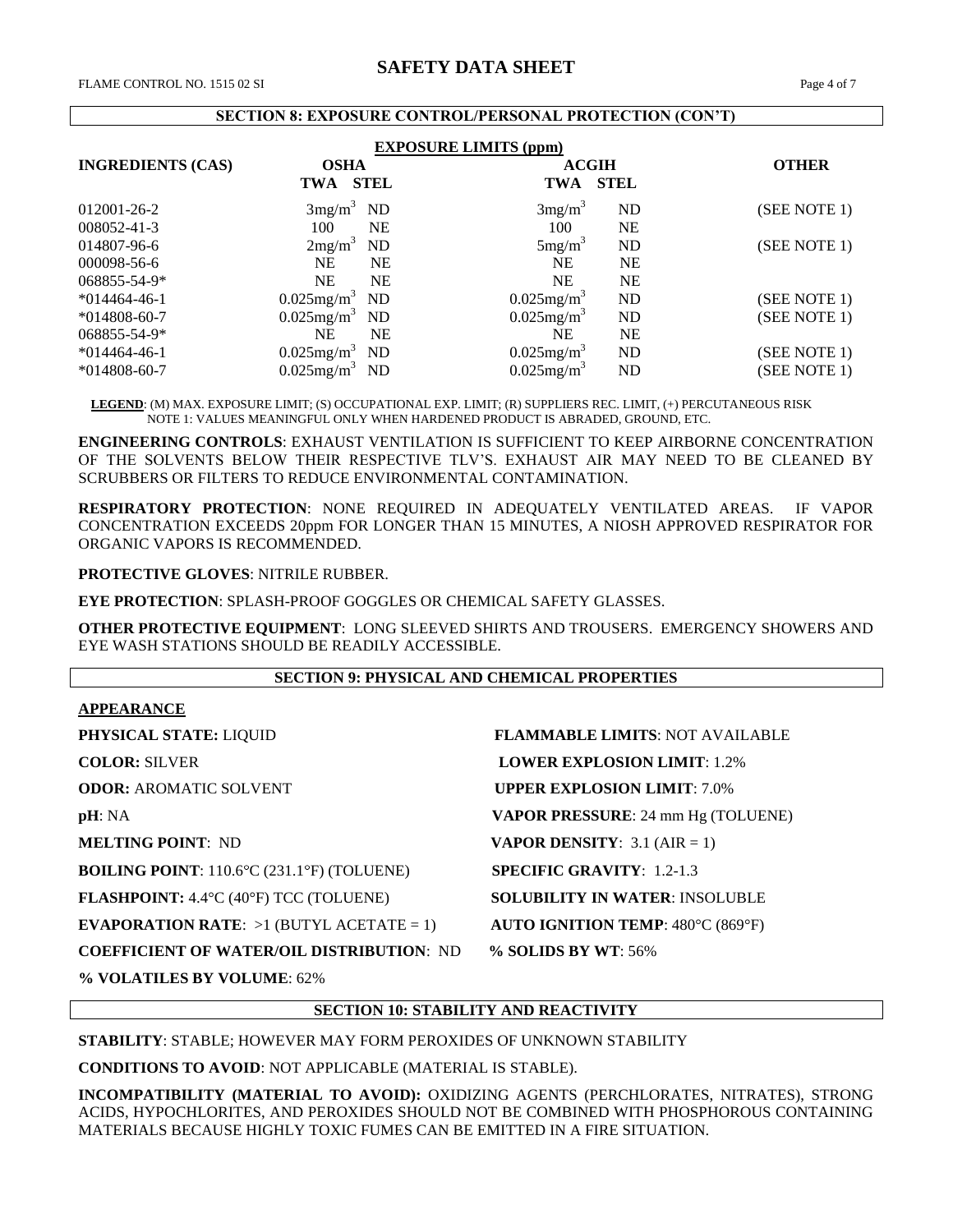### **SECTION 11: TOXICOLOGICAL INFORMATION**

#### **ACUTE TOXICITY**

| PRODUCT/INGREDIENT NAME       | <b>RESULT</b>              | <b>SPECIES</b> | <b>DOSE</b>   | <b>EXPOSURE</b> |
|-------------------------------|----------------------------|----------------|---------------|-----------------|
| p-Chlorobenzotrifluoride      | LD50 ORAL                  | <b>RAT</b>     | 13 g/kg       |                 |
|                               | LD50 ORAL                  | <b>RAT</b>     | $<$ 870 mg/kg |                 |
| <b>Toluene</b>                | <b>LC50 INHALATION GAS</b> | <b>RAT</b>     | 6000 ppm      | 6Hrs            |
|                               | LD50 ORAL                  | <b>RAT</b>     | $4100$ mg/kg  |                 |
| <b>Tertiary Butyl Acetate</b> | <b>LC50 INHALATION GAS</b> | <b>RAT</b>     | 2230 $mg/m3$  | 4Hrs            |

#### **CARCINOGENICITY**

| <b>PRODUCT/INGREDIENT NAME</b> | OSHA                                        | IARC | <b>NTP</b> |
|--------------------------------|---------------------------------------------|------|------------|
| oluene                         | <b>SELECT CARCINOGEN</b><br><b>POSSIBLE</b> |      |            |

#### **SPECIFIC TARGET ORGAN TOXICITY (SINGLE EXPOSURE)**

| <b>PRODUCT/INGREDIENT NAME</b> | <b>CATEGORY</b> | ROUTE OF EXPOSURE | <b>TARGET ORGANS</b>                      |
|--------------------------------|-----------------|-------------------|-------------------------------------------|
|                                |                 |                   | RESPIRATORY TRACT<br><b>IRRATAION AND</b> |
| p-Chlorobenzotrifluoride       | CATEGORY 3      | N/A               | NARCOTIC EFFECTS                          |

#### **SPECIFIC TARGET ORGAN TOXICITY (REPEATED EXPOSURE)**

| <b>PRODUCT/INGREDIENT NAME</b> | <b>CATEGORY</b>   | <b>ROUTE OF EXPOSURE</b> | <b>TARGET ORGANS</b> |
|--------------------------------|-------------------|--------------------------|----------------------|
|                                |                   |                          |                      |
|                                |                   |                          |                      |
| p-Chlorobenzotrifluoride       | <b>CATEGORY 2</b> | N/D                      | N/D                  |

## **POTENTIAL ACUTE HEALTH EFFECTS**

**EYE:** CAUSES SERIOUS EYE IRRATATION **INHALATION:** CAN CAUSE CNS DEPRESSION, MAY CAUSE DROWSINESS AND DIZZINESS, REPIRATORY IRRATATION **SKIN CONTACT:** CASUES SKIN IRRATAION **INGESTION:** CAN CAUSE CNS DEPRESSION MAY BE FATAL IF SWALLOWED

## **POTENTIAL CHRONIC EFFECTS**

**GENERAL:** MAY CAUSE DAMAGE TO ORGANS THROUGH PROLONGED AND REPEATED EXPOSURE **TERATOGENICITY:** YES **MUTAGENICITY:** NO **EMBRYOTOXICITY:** NO

| <b>PRODUCT/INGREDIENT NAME</b> | <b>RESULT</b>                        | <b>SPECIES</b>         | <b>EXPOSURE</b> |
|--------------------------------|--------------------------------------|------------------------|-----------------|
| <b>Tertiary Butyl Acetate</b>  | LC50 296 - 362 mg/L FRESHWATER       | <b>FRESHWATER FISH</b> | 96 Hrs          |
| <b>Toluene</b>                 | LC50 7.3 $\sim$ 22.8 mg/l FRESHWATER | <b>FRESHWATER FISH</b> | 96 Hrs          |

# **SECTION 12: ECOLOGICAL INFORMATION**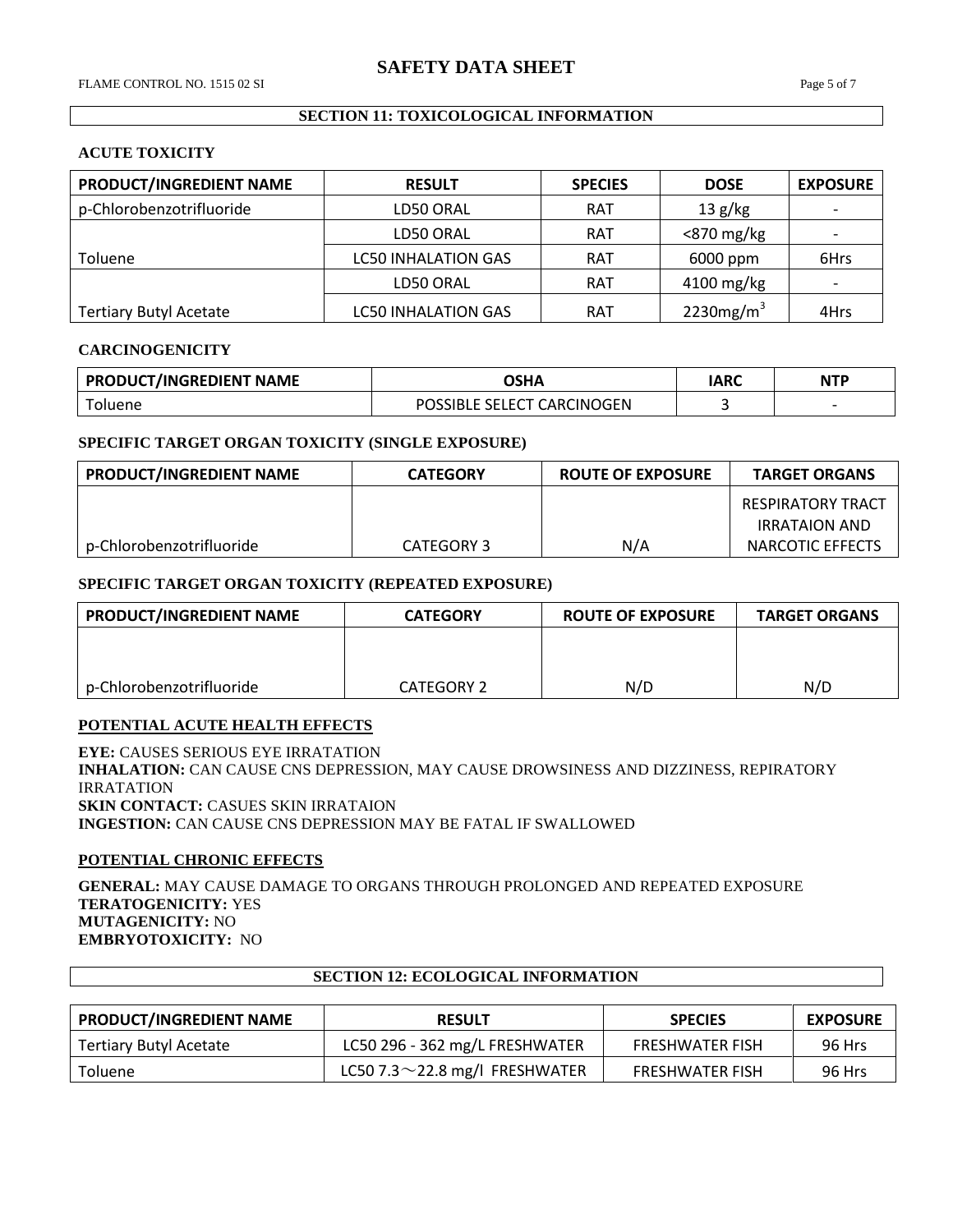FLAME CONTROL NO. 1515 02 SI Page 6 of 7

Г

## **SECTION 13: DISPOSAL CONSIDERATIONS**

**WASTE DISPOSAL METHODS**: INCINERATION IS PREFERRED. COMPLY WITH ALL FEDERAL, STATE AND LOCAL REGULATIONS. RCRA CLASSIFIED HAZARDOUS WASTE WITH CHARACTERISTIC OF IGNITABILITY.

**SECTION 14: TRANSPORT INFORMATION**

|                                             | <b>DOT</b><br><b>CLASSIFICATION</b>                       | <b>TDG</b><br><b>CLASSIFICATION</b>                                                                                                                                    | <b>MEXICO</b><br><b>CLASSIFICATION</b>               | <b>IATA</b>                                | <b>IMDG</b>                              |
|---------------------------------------------|-----------------------------------------------------------|------------------------------------------------------------------------------------------------------------------------------------------------------------------------|------------------------------------------------------|--------------------------------------------|------------------------------------------|
| <b>UN NUMBER</b>                            | <b>UN1263</b>                                             | <b>UN1263</b>                                                                                                                                                          | <b>UN1263</b>                                        | <b>UN1263</b>                              | <b>UN1263</b>                            |
| UN PROPER SHIPPING<br><b>NAME</b>           | <b>PAINT</b>                                              | <b>PAINT</b>                                                                                                                                                           | <b>PAINT</b>                                         | <b>PAINT</b>                               | <b>PAINT</b>                             |
| <b>TRANSPORT HAZARD</b><br><b>CLASS(ES)</b> | 3                                                         | 3                                                                                                                                                                      | 3                                                    | $\overline{3}$                             | 3                                        |
| <b>PACKING GROUP</b>                        | $\mathsf{II}$                                             | Ш                                                                                                                                                                      | П                                                    | Ш                                          | $\mathsf{II}$                            |
| <b>ENVIRONMENTAL</b>                        |                                                           |                                                                                                                                                                        |                                                      |                                            |                                          |
| <b>HAZARD</b>                               | <b>NO</b>                                                 | NO                                                                                                                                                                     | <b>NO</b>                                            | NO                                         | <b>NO</b>                                |
| <b>ADDITIONAL HAZARD</b>                    | Special provisions<br>Not Applicable<br><b>ERG No.128</b> | Product classified<br>as per the<br>following<br>sections of the<br>Transportation of<br>Dangerous Goods<br>Regulations: 2.<br>18-2.19 (Class 3).<br><b>ERG No.128</b> | Special provisions<br>(ERG#128)<br><b>ERG No.128</b> | Special<br>provisions<br>Not<br>Applicable | Emergency<br>schedules<br>(EmS) F-E, S-E |

# **SECTION 15: REGULATORY INFORMATION**

**MATERIAL VOC** = 309 gram/liter **COATING VOC** = 418 gram/liter

**TSCA (TOXIC SUBSTANCE CONTROL ACT):** ALL COMPONENTS ARE LISTED IN THE TSCA CHEMICAL SUBSTANCE INVENTORY.

**CERCLA (COMPREHENSIVE RESPONSE COMPENSATION and LIABILITY ACT):** REPORTABLE QUANTITY, TOLUENE 1000 LBS.

## **SARA TITLE III**

 **SECTION 312 HAZARD CLASS:** IMMEDIATE (ACUTE) HEALTH HAZARD, DELAYED HEALTH HAZARD; FIRE HAZARD

 **SECTION 313 LISTED INGREDIENTS**: TOLUENE (CAS #000108-88-3)

**CALIFORNIA PROPOSITION 65:** THE BELOW LIST OF COMPOUNDS IS KNOWN TO THE STATE OF CALIFORNIA TO CAUSE CANCER, BIRTH DEFECTS OR OTHER REPRODUCIVE HARM: CAS #000108-88-3.